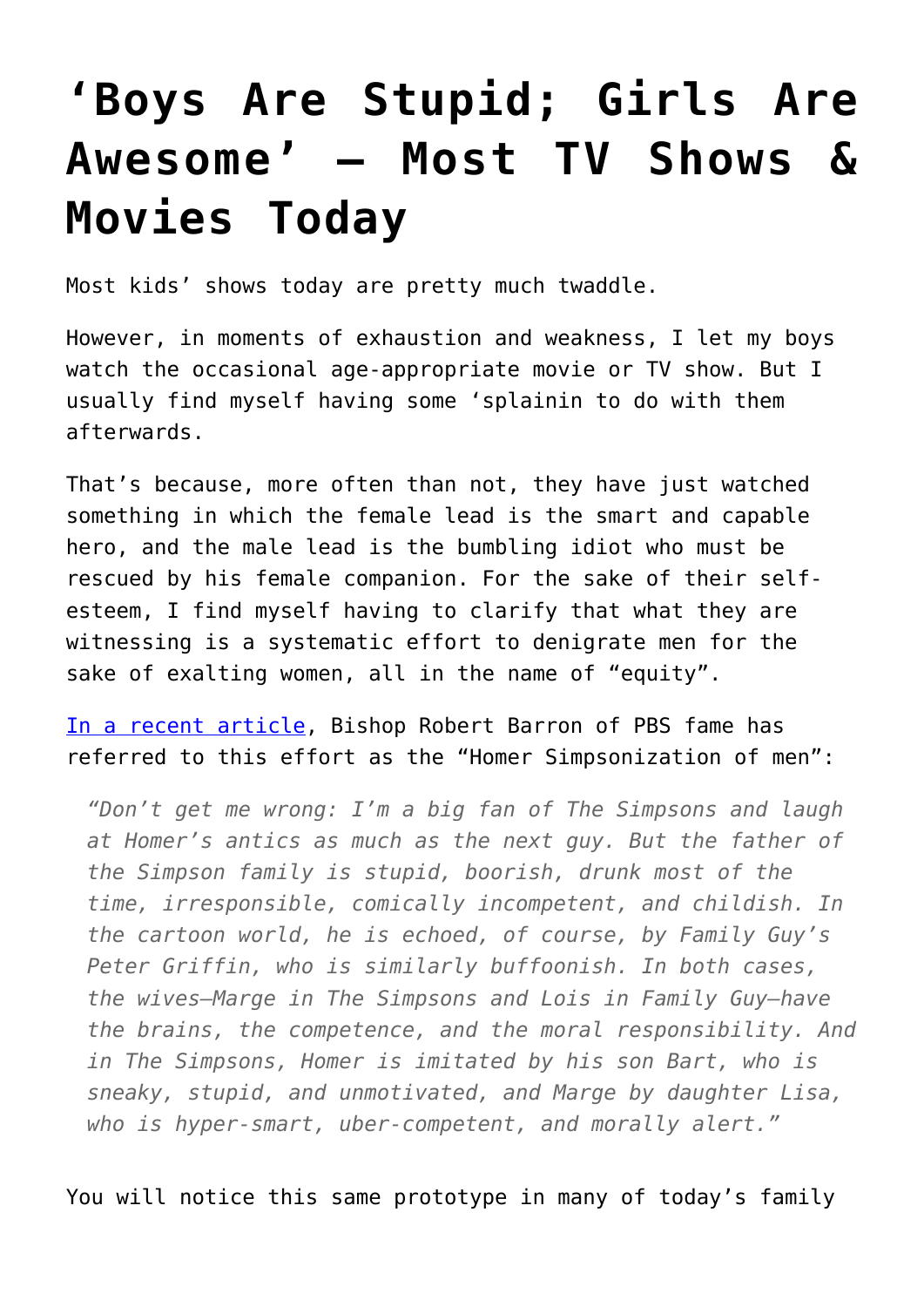sitcoms where the female lead is usually fit and gorgeous while the male lead is an unintelligent and sometimes unattractive Neanderthal. As Barron points out, you'll also notice it in most of the recent movies:

*"And I wonder whether you've noticed a character that can be found in practically every movie made today? I call her the 'all-conquering female.' Almost without exception, she is underestimated by men and then proves herself more intelligent, cleverer, more courageous, and more skilled than any man. Whether we're talking about a romantic comedy, an office-drama, or an adventure movie, the all-conquering female will almost inevitably show up. And she has to show her worth in a domineering way, that is to say, over and against the men. For her to appear strong, they have to appear weak. For a particularly good case in point, watch the most recent Star Wars film."*

We shouldn't overestimate the impact of this entertainmentindustry campaign on behalf of the "all-conquering female"; there are still plenty of men out there who are full of selfesteem and are very successful.

But as one of our articles last week showed, there are also increasing numbers of men who are checking out of society. [One-sixth of men](https://www.intellectualtakeout.org/blog/americas-ghost-legions-idle-men) between the ages of 25 and 34 have stopped looking for work all together. Women are outpacing men in both college attendance and graduation. [Suicide rates](http://health.usnews.com/wellness/mind/articles/2016-10-19/why-suicide-keeps-rising-for-middle-aged-men) for middleage men continue to rise. And [fathers are now absent](http://www.washingtontimes.com/news/2012/dec/25/fathers-disappear-from-households-across-america/) from onethird of American homes. There are undoubtedly many factors behind these phenomena, but it can't help that movies and televisions today are constantly feeding men the message that they are stupid, and that society doesn't really expect much from them.

In his conclusion, Barron points out that some modern correction of previously deficient portrayals of women was